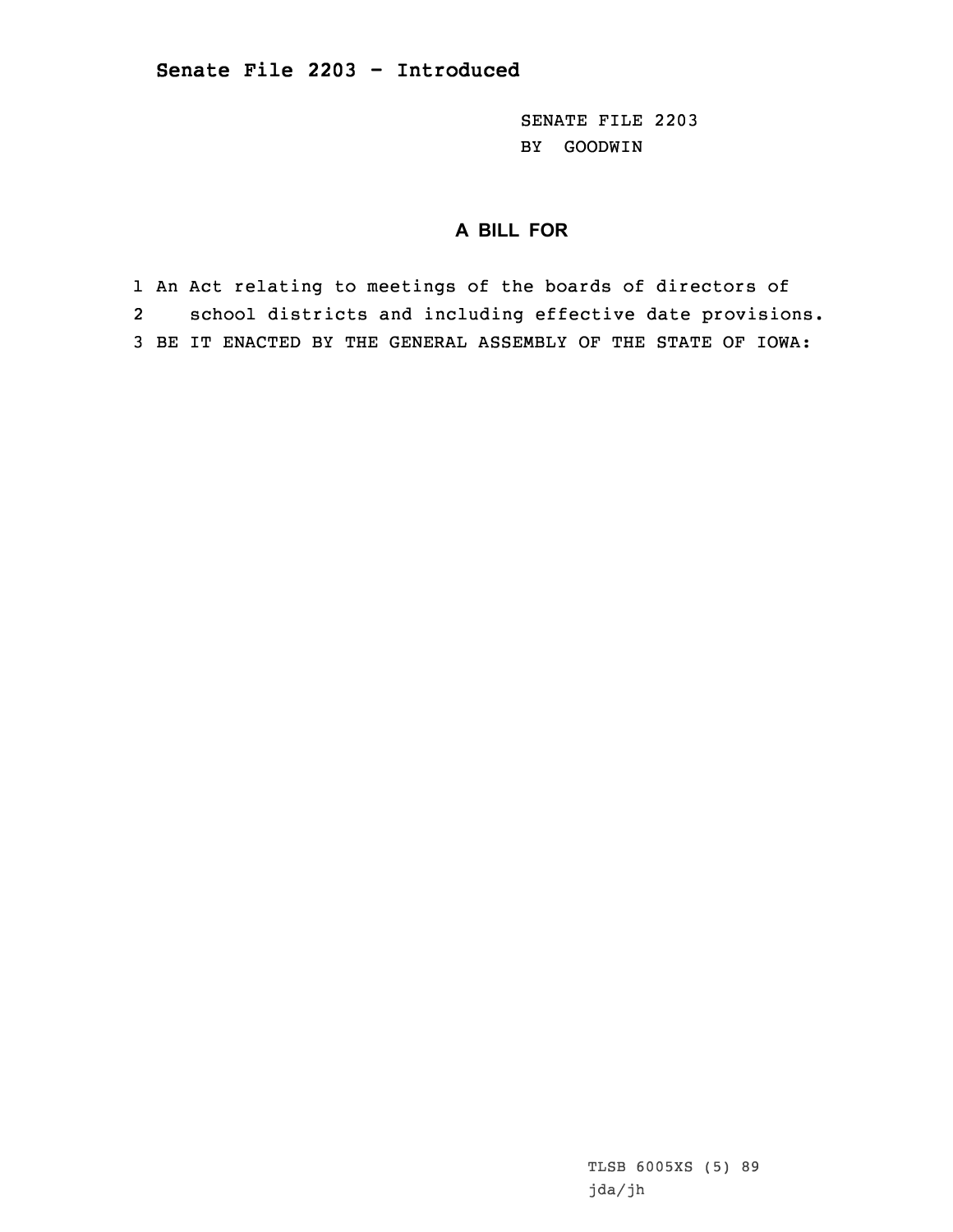1 Section 1. NEW SECTION. **279.1A Meetings of the board of** 2 **directors of a school district.**

3 1. All regular and special meetings of the board of 4 directors of <sup>a</sup> school district shall be held in person.

 2. A member of the board of directors of <sup>a</sup> school district shall not attend or participate in <sup>a</sup> regular or special meeting of the board of directors of the school district by means of remote communication unless the member is not able to attend or participate in person due to illness or injury.

 3. A member of the board of directors of <sup>a</sup> school district shall vote either yea or nay on all matters before the board of directors of the school district unless the member has <sup>a</sup> conflict of interest.

14 Sec. 2. Section 279.4, Code 2022, is amended to read as 15 follows:

16 **279.4 Quorum.**

 <sup>A</sup> majority of the members of the board of directors of any school corporation present in person shall constitute <sup>a</sup> quorum for the transaction of business, but <sup>a</sup> less number may adjourn from time to time.

21 Sec. 3. EFFECTIVE DATE. This Act, being deemed of immediate 22 importance, takes effect upon enactment.

23 EXPLANATION

24 **The inclusion of this explanation does not constitute agreement with** <sup>25</sup> **the explanation's substance by the members of the general assembly.**

26 This bill relates to meetings of the boards of directors of 27 school districts.

 The bill requires all regular and special meetings of the board of directors of <sup>a</sup> school district to be held in person. The bill prohibits <sup>a</sup> member of the board of directors from attending or participating in <sup>a</sup> regular or special meeting of the board of directors by means of remote communication unless the member is not able to attend or participate in person due to illness or injury. The bill requires <sup>a</sup> member of the board of directors to vote yea or nay on all matters before the board

-1-

LSB 6005XS (5) 89 jda/jh 1/2